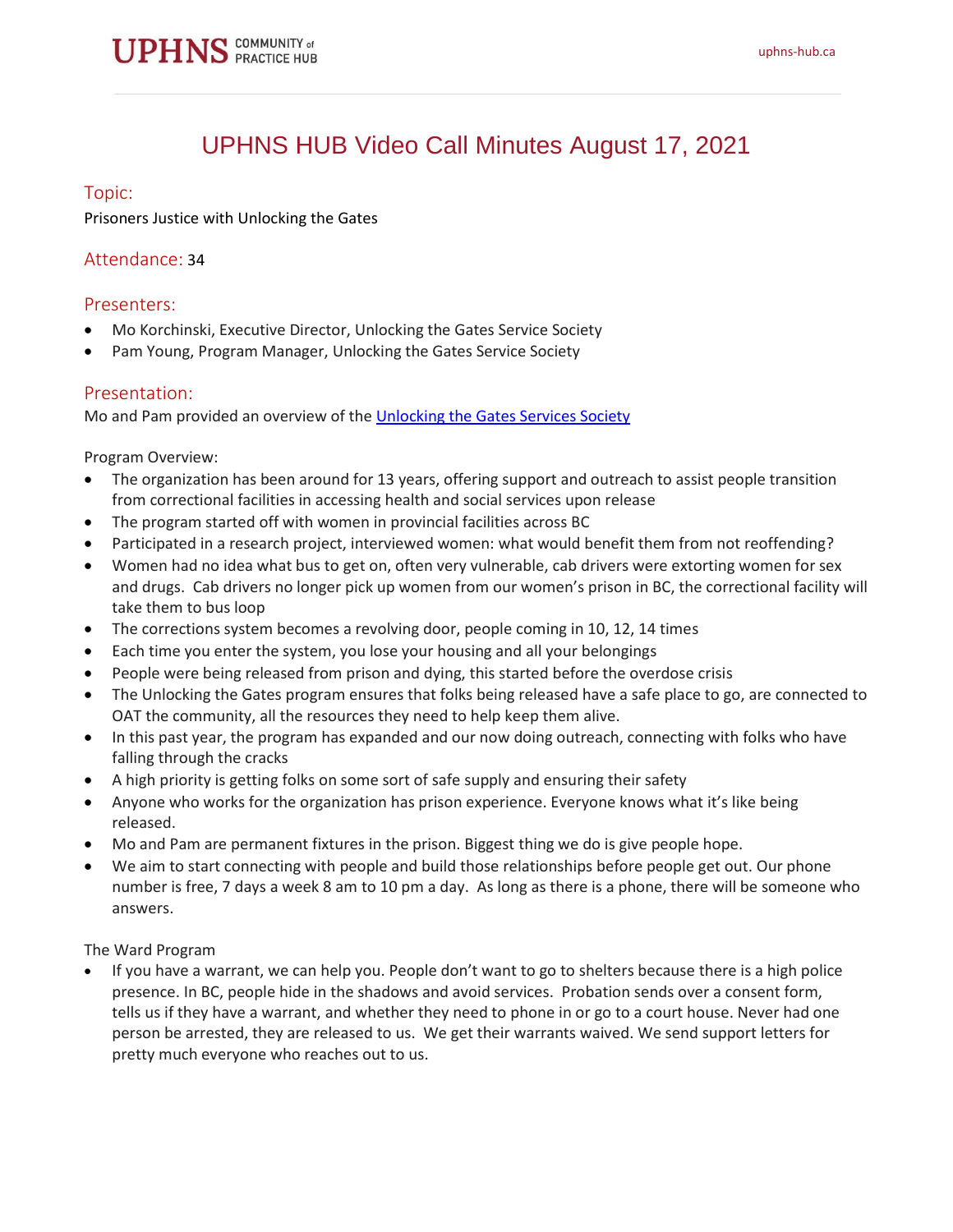

- This has been hard for us to get this program running 12 years ago. Weren't supported by corrections. We wrote hundreds of letters for the women, did that for 5 years to get our program up and running.
- When COVID hit, our program was still running when public transit was not. This strengthened our relationship with corrections, tripled our numbers since last year and housed just under 300 people

#### Funding

• We are currently funded through the First Nations Health Authority and are seeking more funding. Contact us if you have suggestions or want to donate: [unlockingthegates@gmail.com](mailto:unlockingthegates@gmail.com)

#### Backpack Program:

• People were being released at 8:45 in the morning with their belongings in plastic bags. We started this backpack program so people couldn't be recognized as being released.

#### Program Expansion

- Started working with federal and provincial men and women a year and a half ago. There are so many more men's programs than women's.
- When COVID hit, started mass releasing people, the count at the women's correction facility was down as low as 40 people. There were no services available, places where you could get free clothing, recovery homes weren't accepting people. The one consistent thing was that our staff was showing up – our services to people, with expanding to the men and with COVID it has been a busy couple of years.
- Unlocking the Gates became a nonprofit in 2020, most of our battle is for funding, great to see the program grow and staff grow, it has been a great experience.

### Digital Divide

- The cell phone era has made people leaving prison a lot harder
- Need internet and a phone to access services (income assistance, detox, probation)
- We have developed a cell phone project for people who have HEPC. Advocating to look at all chronic diseases as a need for cell phones.

#### Transportation

- Received a grant to help people get to their remote communities. Our staff drive up to 10-11 hours to get people to their communities.
- The reason we started this, people were getting stuck in Prince George. They would reoffend and end up back in BC Corrections. The next time they would get out, they wouldn't even have that bus ticket.
- Been a great opportunity to make sure we are meeting people where they are at and connect people to resources in their region.
- Every community in every region is different.
- In the mainland, its easy not so hard to find somewhere because the next community is super close.
- Not as simple in more remote communities.

#### Zoom

- We are now able to have zoom calls with clients who are still incarcerated
- Visits are now done by zoom, where people before did not have access to in person visits because families were so far away, they can now have visits.
- Start seeing a lot more healing because of being able to build those relationships